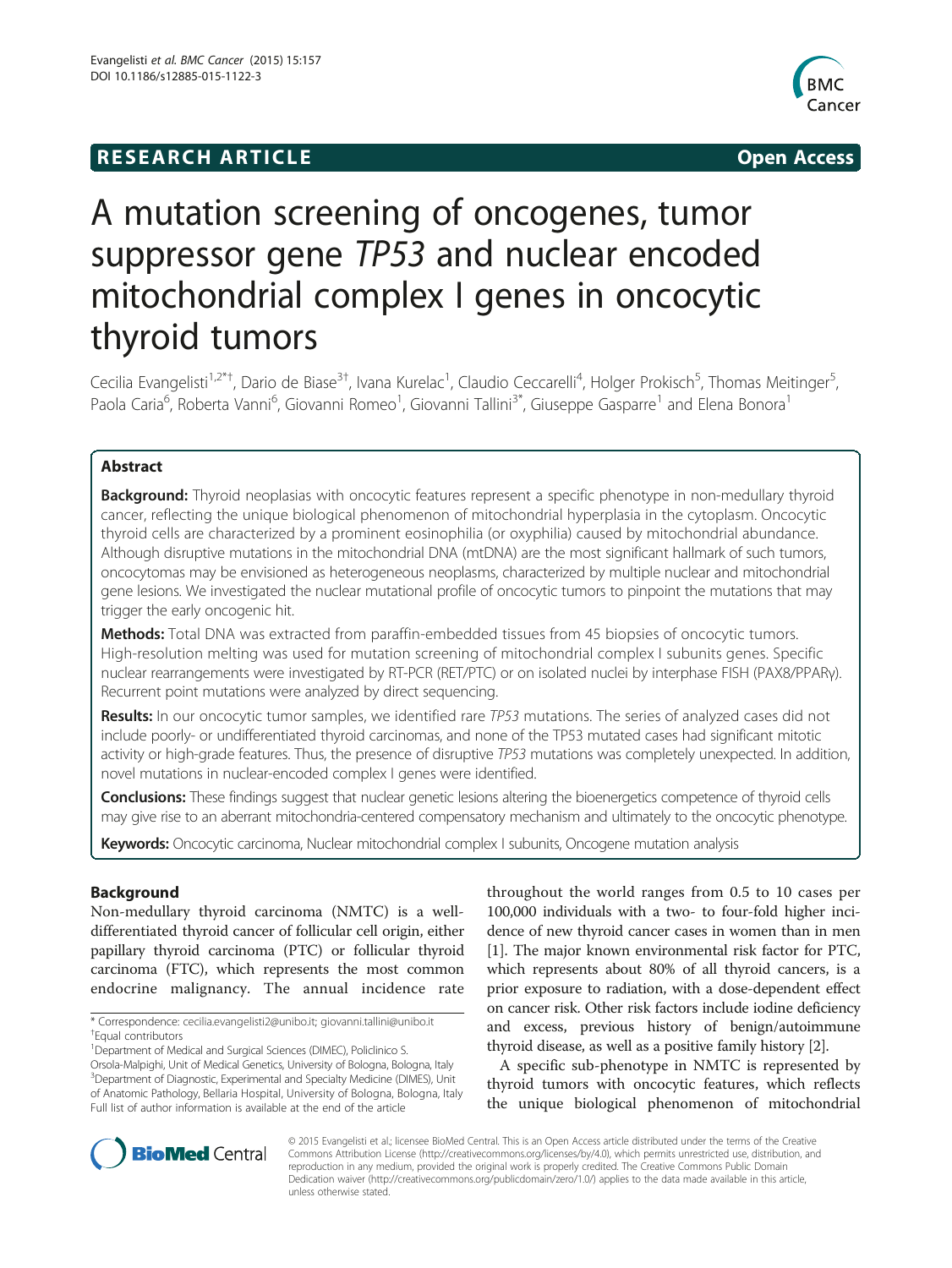hyperplasia in the cytoplasm of oncocytic cells, characterized by their prominent eosinophilia (or oxyphilia) caused by mitochondrial abundance, from where the histopathological feature of swollen (oncòs) cells originate. For a thyroid cancer to be diagnosed as oncocytic, at least 75% of neoplastic cells ought to display the typical mitochondrial hyperplasia according to the 2004 World Health Organization classification [[3\]](#page-5-0).

Thyroid oncocytic tumors (with the exception of the rare oncocytic variant of medullary carcinoma) originate from follicular cells. They can be benign (oncocytic adenomas) or malignant (oncocytic carcinomas). It is generally accepted that oncocytic tumors in the thyroid and in other organs alike should be considered as distinct subtypes, since their features are peculiar enough to set them apart from corresponding neoplasms lacking accumulation of mitochondria (World Health Organization, 2004). Accordingly, oncocytic thyroid carcinomas are now classified as variants of follicular carcinoma (commonly) or of papillary carcinoma (less commonly). Interestingly, oncocytic carcinoma (OC) have long been considered a more aggressive subtype than PTC or FTC, particularly since they often appear to be refractory to radioactive iodine treatment and have poor chemo-sensitivity [\[4](#page-5-0)]. Overall, canonical histopathological criteria such as invasion of the tumor capsule or blood vessels are considered in order to distinguish benign versus malignant forms, regardless of the occurrence of an oncocytic phenotype. Among the molecular hallmarks of this phenotype, it has to be underlined that, in keeping with the observation that most of the time oncocytic cells mitochondria display a deranged morphology and function [[5\]](#page-5-0), disruptive mutations in the mitochondrial DNA (mtDNA) are nowadays univocally considered as the most prominent and frequent genetic signature for oncocytic tumors of the thyroid and other organs as well [\[6\]](#page-5-0).

We and other groups have thereby demonstrated that pathogenic mutations in mtDNA encoded-genes impairing complex I are genetic markers of thyroid oncocytic tumors [[7-9](#page-5-0)], albeit it has to be noted that in other organs, such as kidney and pituitary gland, the correlation between the occurrence of such mutations, the oncocytic phenotype and the functional disruption of complex I activity is far more stringent than in the thyroid [[6,10-13](#page-5-0)]. Thyroid tumors may present as heterogeneous neoplasms, in which oncocytic cells are more or less a predominant component, and heterogeneity of nuclear and mitochondrial gene lesions may be envisioned [[5,14\]](#page-5-0). Overall, since oncocytic features are present both in PTC and FTC and a number of oncocytic thyroid cancers are devoid of mtDNA disruptive mutations [\[7](#page-5-0)], the nuclear profile of oncocytic thyroid tumors is worth investigating, in order to pinpoint the mutations that

may trigger the first hit in thyroid oncogenesis and may help in distinguishing, together with histological and cytological data, oncocytic tumors subtypes.

In forty-five oncocytic tumors of known mitochondrial DNA mutation status we therefore performed a screening survey of the nuclear encoded subunits of mitochondrial complex I, and of genes typically altered in thyroid-specific tumors such as B-Raf proto-oncogene (BRAF), Harvey rat sarcoma viral oncogene homolog (H-RAS), Neuroblastoma RAS viral oncogene homolog (N-RAS), and Kirsten rat sarcoma viral oncogene homolog (K-RAS), the fusion genes REarranged during Transfection (RET)/ PTC1, RET/PTC3, Paired Box 8 (PAX8)/peroxisome proliferator-activated receptor gamma (PPARγ), and Tumor Protein p53 (TP53).

## **Methods**

#### Tissue samples features

Forty-five tumor tissues samples were obtained from the Department of Experimental, Diagnostic and Specialty Medicine (DIMES), University of Bologna. Clinical and histological characterization was performed as previously described [[7\]](#page-5-0). Briefly, 16 were hyperplastic oncocytic thyroid nodules, 7 were thyroid follicular adenomas (FA) and 22 were oncocytic thyroid carcinomas. Average patient age was 53 for patients with oncocytic lesions. All tumors were sporadic. The study was approved by the Ethical Committee of Azienda Ospedaliero-Universitaria of Bologna, protocol number 26/2009/U/Tess and handling of samples and clinical data proceeded accordingly. Patients' description is reported in Additional file [1](#page-5-0): Table S1. Written informed consent was obtained for each patient included in the study and all data from the patients were handled in accordance with the local ethical committee approved protocols and in compliance with the Helsinki declaration.

#### Screening of TP53, BRAF, H-RAS, K-RAS and N-RAS genes

All thyroid oncocytic samples were screened for TP53 mutations by polymerase chain reaction (PCR) and direct sequencing, as reported before [[15\]](#page-5-0). PCR products were purified onto Millipore PCR clean-up plates, resuspended in bi-distilled water, and directly sequenced on both strands using BigDye v1.1 (Life Technologies) according to manufacturer's instructions. Samples were loaded on an ABI3730 automated sequencing machines (Life Technologies) and analyzed using Sequencer v2.1.

Detection of BRAF p.600 V > E and RAS codon 61 mutations was performed using PCR primers as reported in [[16](#page-5-0)], sequenced using a CEQ2000 Genetic Analysis Systems (Beckman Coulter, Fullerton, CA, USA) and analyzed using CEQanalyzer software (Beckman Coulter, Fullerton, CA, USA) as previously described [[16](#page-5-0)].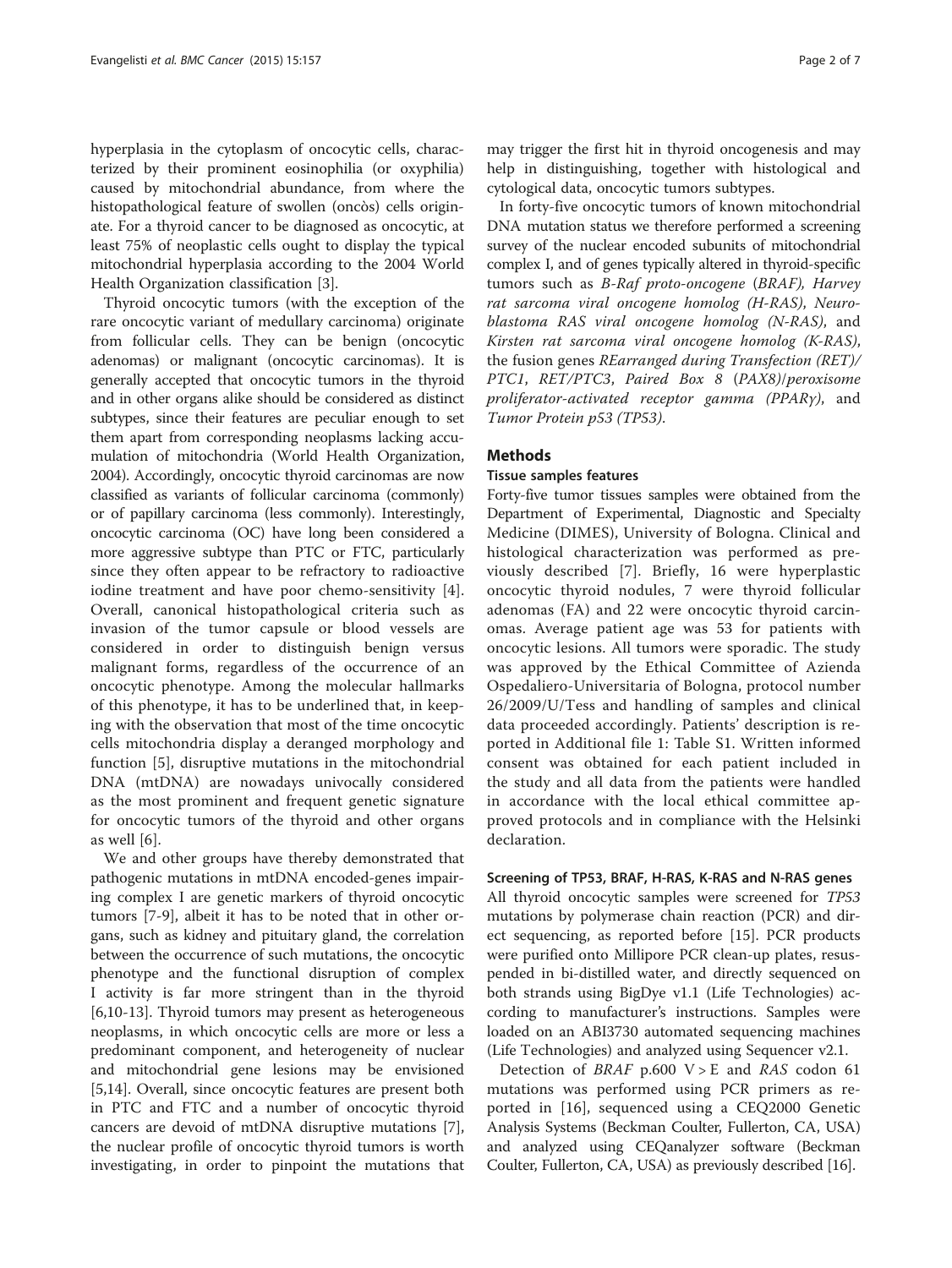#### RET/PTC analysis

Total RNA was extracted using the RecoverAll kit (Ambion Inc., Austin, Texas, USA) starting from four 20-μm-thick slides, in accordance to the manufacturer's instructions. RNA concentration was measured using Quant-itTM RNA kit (Invitrogen, Carlsbad, California). Reverse-transcription PCR was performed using the Transcriptor High Fidelity cDNA Synthesis Sample Kit (Roche Diagnostic, Mannheim, Germany) and cDNA amplified using the FastStartTaq DNA polymerase reagents (Roche Applied Science, Mannheim, Germany), starting from about 100 ng of extracted RNA. RET rearrangement was analyzed by real time RT-PCR using primers specific for c-RET exons 10–11, c-RET exons 12–13, RET/PTC1 and RET/PTC3 as previously described [[17\]](#page-5-0). Real time RT-PCR reactions were run in duplicate. The beta-Actin reference gene was used as RNA control. Real-time PCR was performed using an ABI SDS 7000™ instrument (Applied Biosystems, Foster City, CA, USA).

#### PAX8/PPARγ analysis

To identify the PAX8/PPARγ rearrangement, a dualcolor single-fusion home-brew probe containing BACs RP11-339 F22 (for PAX8) labeled with Spectrum Orange (Abbott Molecular/Vysis Downers Grove, IL) and RP11- 167 M22 (for PPARγ) labeled with Spectrum Green (Abbott Molecular/Vysis) was designed. Cytogenetic and fluorescence in situ hybridization (FISH) studies were performed as described [[18\]](#page-6-0). Evaluation of the results was done by counting 25–105 nuclei (mean 65) per case, depending on the quality of preparations, using a digital image analysis system based on an epifluorescence Olympus BX41 microscope and charge-coupled device camera (Cohu), interfaced with the CytoVysion system (software 2.81 Applied Imaging, Pittsburg, PA, USA). Normal nuclei were identified by two orange and two green FISH signals, nuclei with PAX8/PPARγ gene fusion were identified by one orange, one green and one fused orange/green signal. An example of the observed nuclear pattern is reported in Figure 1.

# Mutation screening of nuclear mitochondrial complex I subunits

Total DNA was extracted from tissues by the use of NucleoSpin Tissue extraction kit (Machery-Nagel) according to the manufacturer's instructions. All DNAs were pre-amplified using the GenomiPhi Illustra v2.0 amplification kit starting from 10 ng genomic DNA from tumor tissues according to the manufacturer's instructions (GE Healthcare, UK). A screening analysis for mutations in the nuclear subunits of mitochondrial complex I and assembly factors for complex I was carried out by high resolution melting point analysis (HRMA, Idaho



Figure 1 PAX8/PPARγ rearrangement observed in isolated nuclei from an oncocytic tumor biopsy. The white arrow indicates the gene fusion observed with the two differently labeled probes. See text for details.

Technology, USA) of PCR products of the coding and flanking intronic regions of these genes from preamplified DNA as described [[19,20](#page-6-0)].

All PCR products presenting an aberrant melting profile were re-amplified from the corresponding original genomic DNA with the same PCR primers included in the screening. Sequence analysis (ABI3730, Life Technologies) was performed according to the manufacturer. PCR primer sequences and conditions were performed as reported [\[19](#page-6-0),[20\]](#page-6-0).

## Results

# Nuclear mitochondrial complex I mutation screening

The DNA extracted from 45 sporadic thyroid oncocytic tumors was screened for mutations in the 38 nuclear genes encoding the subunits of mitochondrial complex I and two known complex I assembly factors (ECSIT; C6orf66). For all tumor samples the mtDNA mutation status has been previously determined [\[7](#page-5-0)]. We identified four heterozygous changes in four complex I genes. Two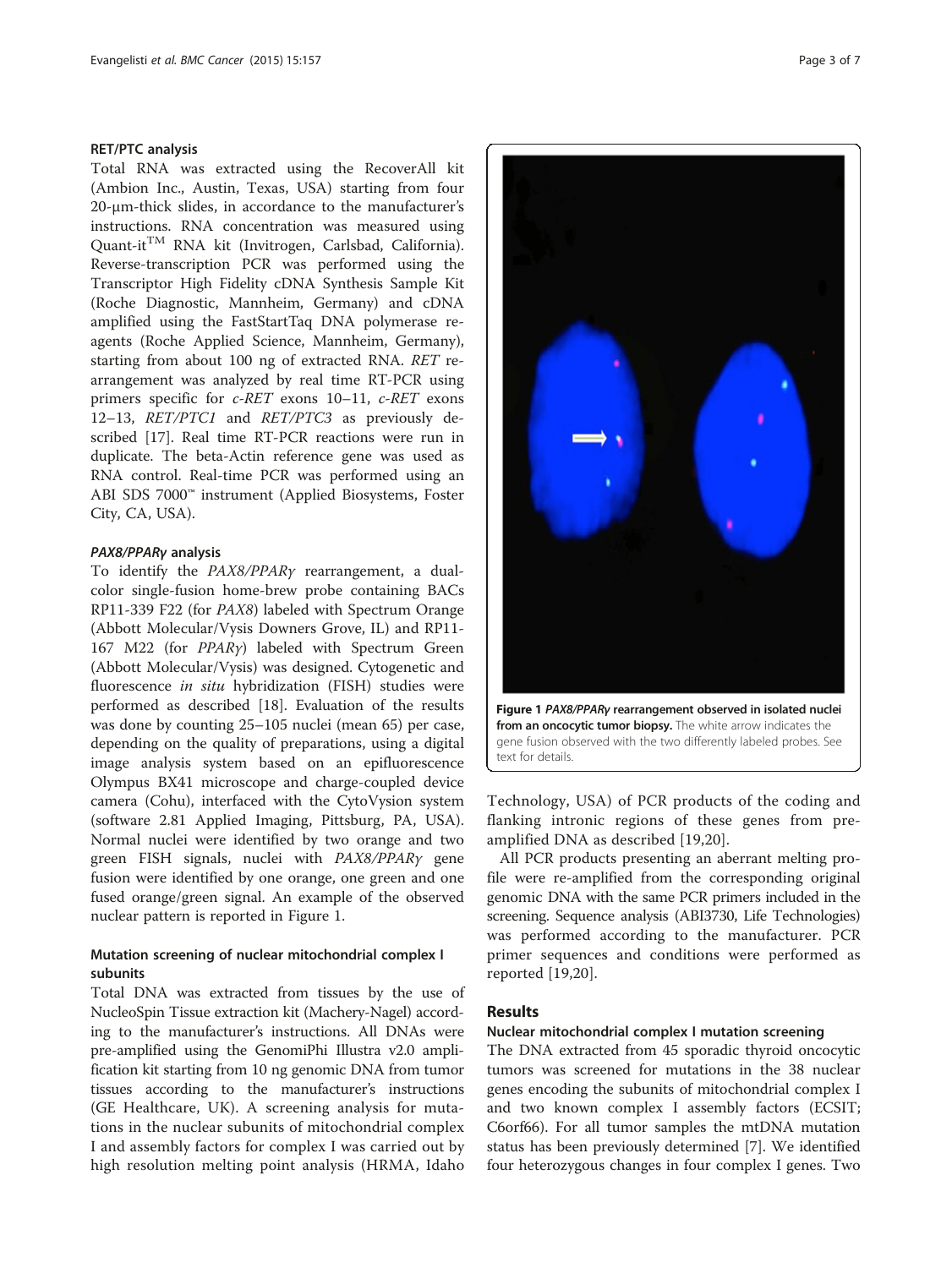of these were variants already present in public databases: the missense change p. 81Arg > Gln in NDUFB1 (NM\_004545.3, c.242G > A, rs72691104), with a very low frequency in control population  $(A = 1, G = 8599;$ m.a.f. = 0.0116, [http://evs.gs.washington.edu/EVS/\)](http://evs.gs.washington.edu/EVS/) and a common silent change in NDUFC2, corresponding to dbSNP ID  $rs534418$  (m.a.f = 0.8546). Furthermore, an in-frame deletion of one amino acid residue was identified, c.398\_400del3 p.(K133\_I134delinsI) in NDUFA12, which despite having no dbSNP entry, was found in the control population at a low frequency (Table 1). Moreover, a novel variant was detected, namely the missense change p.8Glu > Val in NDUFB6, in an oncocytic carcinoma. The change was absent from 400 control chromosomes (blood-derived DNA) and from public databases (1000 Genomes and NIH-Exome Variant Server). In silico prediction of the putative functional effect was carried out with the programs PolyPhen-2, Provean and SIFT, all of which indicated as damaging the variant p.8Glu > Val in NDUFB6, whereas conflicting results arose for the p. 81Arg > Gln in NDUFB12 (Table 1 and Additional file [1](#page-5-0): Table S2). This sample also carried the mtDNA m.11403G > A, inserting a premature stopcodon in ND4 (p.W215Ter, Additional file [1:](#page-5-0) Table S1).

The NDUFB6 affecting p.8 Glu residue maps to the mitochondrial targeting sequence (MTS) of the protein, in a position highly conserved throughout species (Additional file [2:](#page-5-0) Figure S1A); therefore, it is reasonable to hypothesize that such a non-conservative change may be highly deleterious for the correct mitochondrial localization of the protein. In addition, this change resulted to be tumor-specific (Additional file [2](#page-5-0): Figure S1B). The oneamino acid deletion in NDUFA12 was instead present also in the non-cancer tissue surrounding the lesion. This case also carried the PAX8/PPARγ rearrangement (see below).

# Evaluation of mutations in BRAF and RAS, and RET/PTC1-3 and PAX8-PPARγ rearrangements

The  $BRAF^{\text{V600E}}$  mutation was found in 2/45 samples (4.4%); RAS genes (H-RAS, K-RAS and N-RAS) were collectively mutated in 3/45 samples (6.7%). The RET/PTC1 rearrangement was analyzed in 26 cases and it was found in 1 out of 26 (3.8%). Results are presented in Table [2.](#page-4-0)

Considering the high frequency of mtDNA mutations in these samples and the role of PPARγ in mitochondrial biogenesis [[21,22](#page-6-0)], we next hypothesized that PPARγ rearrangement might be preferentially associated with occurrence of mtDNA mutations. As a pilot study, PAX8-PPARγ rearrangements were analyzed in 10 samples, previously characterized for mtDNA mutations, in order to investigate whether this event is an alternative or concurrent mutational hit with mtDNA mutations in oncocytic thyroid lesions. The PAX8-PPARγ rearrangement was found in 5 out of 10 cases (mean fusion: 12.46%). Three samples carried concurrently the rearrangement and mtDNA mutations, and three samples negative for the rearrangement carried mtDNA mutations (Additional file [1:](#page-5-0) Table S1). These findings suggest the lack of a stringent association between PAX8-PPARγ and mtDNA mutations.

#### TP53 mutation screening

All 45 tumor samples were screened for TP53 mutations: we identified two frameshift deletions and one missense change in 3 cases (6.7%; Table [3](#page-4-0)). All changes were detected as heterozygous variants. The missense change p.364 Ala > Thr was present in a sample from an oncocytic carcinoma, carrying also a frameshift mutation in mtDNA-encoded ND4 subunit (m.11038delA). The TP53 missense change was not present in databases of controls (i.e. ESP), but it has been reported in COSMIC as somatic mutation in ovarian cancer (accession n: COSM46361). Different prediction programs gave discrepant results on its pathogenicity (Additional file [1:](#page-5-0) Table S2).

One heterozygous deletion at c.728 was present in a sample from an oncocytic carcinoma, carrying the m.10885del, inserting a stop codon at amino acid 61 in mtDNA-encoded subunit ND4. The frameshift c.1248del was present in one sample, from an oncocytic adenoma, carrying also the N-RAS mutation. None of the TP53 mutated cases had poorly- or undifferentiated histologic features.

The (co)occurrence of all genetic lesions identified is reported in Additional file [1:](#page-5-0) Table S1.

#### **Discussion**

Previous work carried out by our group has shed light on the tight correlation between the co-occurrence of mtDNA alterations, the oncocytic phenotype, and a heavy dysfunction in the oxidative phosphorylation (OXPHOS) complexes activity, in particular in complex I [\[4,13\]](#page-5-0). The

Table 1 Coding variants identified in nuclear mitochondrial complex I genes. Het = heterozygotes

| Gene                | Position in cDNA                 | Number of het<br>oncocytic Thyroid | Number of<br>het in EVS <sup>a</sup> | Type of change              | PolyPhen-2 score<br>(HumVar) |
|---------------------|----------------------------------|------------------------------------|--------------------------------------|-----------------------------|------------------------------|
| NDUFA <sub>12</sub> | c. 398-400 del AGA (NM 018838.4) | 1/45                               | 21/6259                              | p.133del (Lys_Ile134insIle) | $\overline{\phantom{a}}$     |
| NDUFB1rs72691104    | c. $242G > A$ (NM 004545.3)      | 1/45                               | 1/4300                               | p.Arg81Gln                  | 0.890                        |
| NDUFB6              | c. $125A > T$ (NM 002493.4)      | 1/45                               | $\overline{\phantom{m}}$             | p.Glu8Val                   | 0.852                        |

<sup>a</sup>EVS [\(http://evs.gs.washington.edu/EVS/\)](http://evs.gs.washington.edu/EVS/) accession as by June, 26<sup>th</sup> 2014.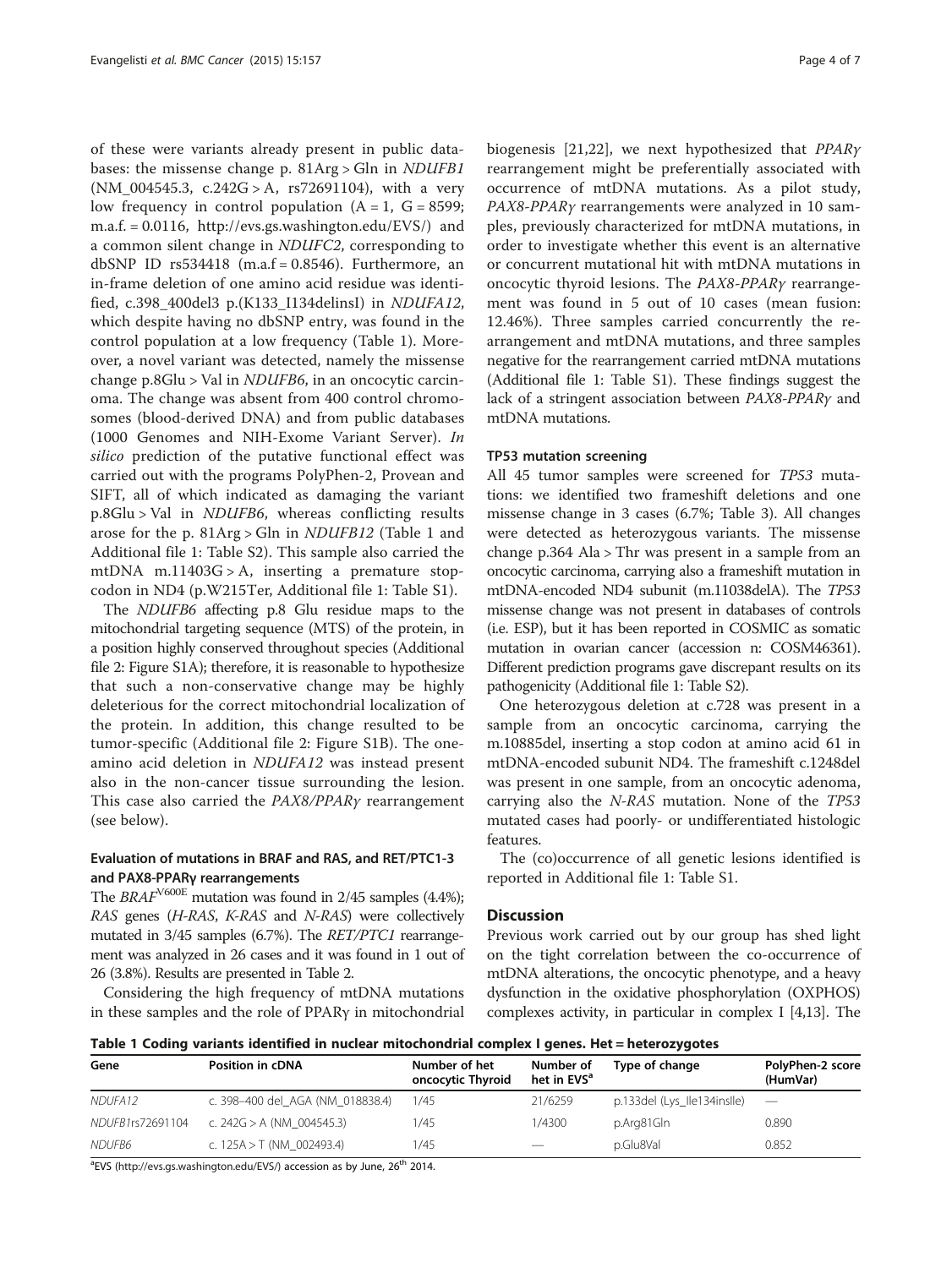| Oncogene                      | Type of mutation | Type of change                          | Number of oncogenic events <sup>a</sup> |
|-------------------------------|------------------|-----------------------------------------|-----------------------------------------|
| <b>RET/PTC</b>                | rearrangement    | RET/PTC1                                | 1/26                                    |
| PAX8-PPARy                    | rearrangement    |                                         | 5/10                                    |
| RAS (H-RAS, K-RAS, and N-RAS) | point mutation   | p.61 Gln > Arg (Q61R H-, N-, and K-RAS) | 3/45                                    |
| BRAF                          | point mutation   | $p.600Val > Glu$ (V600E)                | 2/45                                    |

<span id="page-4-0"></span>Table 2 Oncogenes altered in oncocytic thyroid tumors

<sup>a</sup>Total numbers of tested samples are different, since the different analyses were not possible in all tissues.

strength of a correlation between mtDNA mutations and functional impairment of complex I is even more striking in other oncocytomas, e.g. renal and pituitary oncocytic tumors [\[11-14\]](#page-5-0).

Oncocytic thyroid tumors of follicular cell derivation are classified by the World Health Organization 2004 as distinctive histologic variants of FTC and PTC. This would suggest that they carry genetic abnormalities similar to those of their corresponding non-oncocytic counterparts (FTC and PTC) [[23\]](#page-6-0).

In comparison with other tumor types comprehensive molecular analyses of oncoytic thyroid tumors, including comparative genomic hybridization studies, have not been widely reported [\[24\]](#page-6-0). Recent work on oncocytic thyroid carcinomas found a series of recurrent deletion/ amplification in different chromosomes [[25\]](#page-6-0), confirming previously reported associations with chromosome instability [\[26](#page-6-0)]. This level of chromosome instability is remarkable when compared with that of other types of non-oncocytic differentiated thyroid cancer. BRAF mutations, RET/PTC or PAX8-PPARγ rearrangements were not identified [\[25](#page-6-0)]. RAS mutations were found in oncocytic FTCs with a much lower prevalence compared to the one of the corresponding non-oncocytic FTCs [\[25](#page-6-0)].

The finding of chromosome instability in oncocytic thyroid carcinoma may contribute to explain the peculiar phenotype of the tumors, i.e. the aberrant mitochondrial hyperplasia that, in a relatively high percentage of cases, is tightly associated to the occurrence of clearly pathogenic mitochondrial DNA mutations.

A complete analysis of the genomic landscape of oncocytic thyroid tumors, correlated with the co-occurrence of mtDNA mutations and in other complex I nuclearencoded genes, has not been reported so far. Therefore, we performed an extensive mutation analysis of oncocytic tumor biopsies, previously characterized for the presence of mtDNA mutations. The presence of the best-known

Table 3 Mutations in TP53 tumor suppressor gene

| <b>Base change</b><br>(NM 000546) | Amino acid change                   | Number of<br>het samples |  |  |
|-----------------------------------|-------------------------------------|--------------------------|--|--|
| c. 728 del C.                     | frameshift                          | 1/45                     |  |  |
| c. 1248delC                       | frameshift                          | 1/45                     |  |  |
| c. 1341 $G > A$                   | missense change<br>(p.364Ala > Thr) | 1/45                     |  |  |

oncogenic events in thyroid cancer, including BRAF, RAS, TP53 mutations, RET/PTC and PAX8/PPARγ rearrangements, was assessed in addition to a high-throughput mutation screening for the nuclear-encoded complex I subunits [\[27\]](#page-6-0), which may account for those cases lacking mtDNA mutations. The resulting data show that, in our samples, the BRAF, RAS, RET/PTC oncogenic events are relatively rare, similar to what observed by Ganly et al. [[25](#page-6-0)]. On the other hand, the PAX8/PPARy rearrangement did not show any significant correlation with the presence of mtDNA mutations, although the analysis was performed as a pilot study on a small number cases, which may also explain the relatively high frequency of PAX8/ PPARγ rearrangement with respect to previously published data.

Our study shows that heterozygous TP53 disruptive mutations are present in a small subset of oncocytic tumors. Two cases were oncocytic follicular carcinomas and one was diagnosed as oncocytic follicular adenoma. TP53 mutations are typically associated with poorly differentiated and anaplastic thyroid carcinoma [\[28](#page-6-0)]. The series of cases that we analyzed did not include poorlyor undifferentiated thyroid carcinomas, and none of our TP53 mutated cases had significant mitotic activity or high-grade features. Thus, the presence of disruptive TP53 mutations, albeit in a subset of cases, was completely unexpected. Interestingly, TP53 mutations have been recently reported in 4 of 18 oncocytic carcinomas using Targeted Next-Generation Sequencing [[29\]](#page-6-0).

The occurrence of TP53 mutations in oncocytic tumors that do not carry the features of poorly-differentiated or anaplastic thyroid cancers is intriguing. Two of our TP53 mutated samples also harboured mtDNA mutations. Tumor suppressor p53 has been largely implicated in the metabolic remodeling that cancer cells develop during progression, particularly through the regulation of mitochondrial respiration via TIGAR and COXIV of the respiratory chain [[30\]](#page-6-0). Nevertheless, several studies have shown that in thyroid oncocytic tumors a burden of mtDNA mutations all impinging on the bioenergetics competence of thyroid cells may give rise to an aberrant mitochondria-centered compensatory mechanisms and ultimately to the oncocytic phenotype [[14](#page-5-0)].

In contrast to the findings that disruptive mtDNA mutations, in particular in genes encoding complex I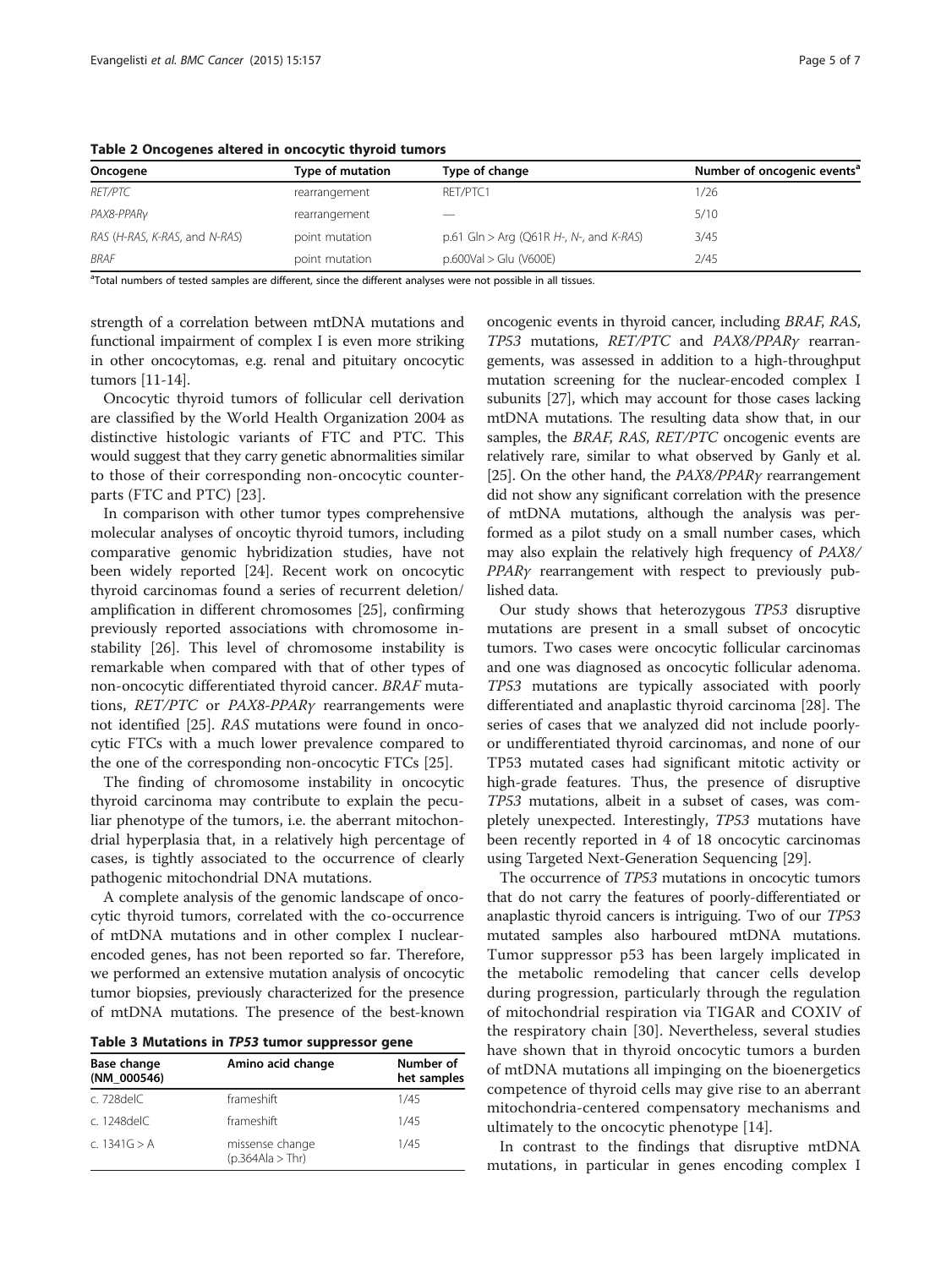<span id="page-5-0"></span>subunits, are fairly common in oncocytic tumors, we did not identify a large number of nuclear-encoded complex I genetic abnormalities, suggesting that mutations in these genes do not play a major role in oncocytic thyroid cancer. This indicates that other genomic alterations may induce metabolic microenvironment changes drivers of tumorigenesis, coupled to mitochondrial abnormalities [13[,31\]](#page-6-0).

## Conclusions

Characterizing the genomic landscape both at nuclear and mitochondrial levels in oncocytic thyroid tumors reveals a complex genetic interplay that may also confer prognostic differences. Available massive sequencing technologies, leading to the simultaneous analysis of hundreds of different genetic regions, are increasing the molecular characterization of solid tumors. Based on our data that show the co-occurrence of multiple genetic damages, a similar approach is indicated also for the characterization of oncocytic thyroid tumors, in order to identify the best therapeutic targets for a personalized treatment of thyroid cancer subtypes.

# Additional files

[Additional file 1: Table S1.](http://www.biomedcentral.com/content/supplementary/s12885-015-1122-3-s1.docx) Clinical characteristics and molecular defects nuclear genes and mtDNA alterations. Table S2. PROVEAN and SIFT output for the rare variants identified in oncocytic tumors.

[Additional file 2: Figure S1.](http://www.biomedcentral.com/content/supplementary/s12885-015-1122-3-s2.jpeg) (A) Protein sequence alignment showing the conservation across species of NDUFB6 p.8 Glu. (B) Electropherograms showing the novel missense change in NDFUB6 p.8 Glu > Val. Tumor tissue sample showing a somatic heterozygous profile, compared to perilesional tissue. The two different alleles were distinguished by cloning the PCR products into pcDNAII vector and sequencing the different clones.

#### **Abbreviations**

NMTC: Non-medullary thyroid carcinoma; PTC: Papillary thyroid carcinoma; FTC: Follicular thyroid carcinoma; OC: Oncocytic carcinoma; mtDNA: Mitochondrial DNA (mtDNA); FA: Follicular adenoma.

#### Competing interests

The authors declare that they have no competing interests.

#### Authors' contributions

EB, GG, GT conceived and designed the experiments. CE, IK, DdB, CC, PC, RV performed the experiments. TM and HP were in charge of high resolution melting analysis and interpretation. GT and GR recruited patients and provided data interpretation and manuscript organization. CE, EB, GG wrote the paper. All authors read and approved the final manuscript.

#### Authors' information

Cecilia Evangelisti and Dario de Biase share first authorship.

#### Acknowledgements

We thank Ms. D. Rosano and Ms. D.V. Frau for technical help. This work was supported by the Associazione Italiana per la Ricerca sul Cancro (AIRC) grants "TRANSMIT" (IG8810) to G.R. and "JANEUTICS" (IG14242) to G.G., by grant GRERGENE "DIANE" from the Regione Emilia-Romagna-Italian Ministry of Health to E.B. and by an Italian Government MIUR grant (20074ZW8LA) to G. T.; I.K. is supported by a triennial "Borromeo" AIRC fellowship.

<sup>1</sup> Department of Medical and Surgical Sciences (DIMEC), Policlinico S. Orsola-Malpighi, Unit of Medical Genetics, University of Bologna, Bologna, Italy. 2 Department of Biomedical and Neuromotor Sciences (DIBINEM), Cell Signaling Laboratory, University of Bologna, Bologna, Italy. <sup>3</sup>Department of Diagnostic Experimental and Specialty Medicine (DIMES), Unit of Anatomic Pathology, Bellaria Hospital, University of Bologna, Bologna, Italy. <sup>4</sup>Department of Diagnostic, Experimental and Specialty Medicine (DIMES), Unit of Anatomy, Policlinico S. Orsola-Malpighi, University of Bologna, Bologna, Italy. <sup>5</sup>Helmholtz Zentrum München Deutsches Forschungszentrum für Gesundheit und Umwelt, Neuherberg, Germany. <sup>6</sup>Department of Biomedical Sciences, University of Cagliari, Cagliari, Italy.

#### Received: 22 September 2014 Accepted: 24 February 2015 Published online: 21 March 2015

#### References

- 1. Bonora E, Tallini G, Romeo G. Genetic predisposition to familial nonmedullary thyroid cancer: an update of molecular findings and state-of-the-Art studies. J Oncol. 2010;2010:385206.
- 2. Alsanea O, Clark OH. Familial thyroid cancer. Curr Opin Oncol. 2001;13(1):44–51.
- 3. Tallini G. Oncocytic tumours. Virchows Arch. 1998;433(1):5–12.
- 4. Gasparre G, Bonora E, Tallini G, Romeo G. Molecular features of thyroid oncocytic tumors. Mol Cell Endocrinol. 2010;321(1):67–76.
- 5. Maximo V, Rios E, Sobrinho-Simoes M. Oncocytic lesions of the thyroid, kidney, salivary glands, adrenal cortex, and parathyroid glands. Int J Surg Pathol. 2014;22(1):33–6.
- 6. Gasparre G, Romeo G, Rugolo M, Porcelli AM. Learning from oncocytic tumors: why choose inefficient mitochondria? Biochim Biophys Acta. 2011;1807(6):633–42.
- 7. Gasparre G, Porcelli AM, Bonora E, Pennisi LF, Toller M, Iommarini L, et al. Disruptive mitochondrial DNA mutations in complex I subunits are markers of oncocytic phenotype in thyroid tumors. Proc Natl Acad Sci U S A. 2007;104(21):9001–6.
- 8. Maximo V, Soares P, Lima J, Cameselle-Teijeiro J, Sobrinho-Simoes M. Mitochondrial DNA somatic mutations (point mutations and large deletions) and mitochondrial DNA variants in human thyroid pathology: a study with emphasis on Hurthle cell tumors. Am J Pathol. 2002;160(5):1857–65.
- 9. Pereira L, Soares P, Maximo V, Samuels DC. Somatic mitochondrial DNA mutations in cancer escape purifying selection and high pathogenicity mutations lead to the oncocytic phenotype: pathogenicity analysis of reported somatic mtDNA mutations in tumors. BMC Cancer. 2012;12:53.
- 10. Gasparre G, Porcelli AM, Lenaz G, Romeo G. Relevance of mitochondrial genetics and metabolism in cancer development. Cold Spring Harb Perspect Biol. 2013;5:2. doi: 10.1101/cshperspect.a011411.
- 11. Mayr JA, Meierhofer D, Zimmermann F, Feichtinger R, Kogler C, Ratschek M, et al. Loss of complex I due to mitochondrial DNA mutations in renal oncocytoma. Clin Cancer Res. 2008;14(8):2270–5.
- 12. Gasparre G, Hervouet E, de Laplanche E, Demont J, Pennisi LF, Colombel M, et al. Clonal expansion of mutated mitochondrial DNA is associated with tumor formation and complex I deficiency in the benign renal oncocytoma. Hum Mol Genet. 2008;17(7):986–95.
- 13. Kurelac I, MacKay A, Lambros MB, Di Cesare E, Cenacchi G, Ceccarelli C, et al. Somatic complex I disruptive mitochondrial DNA mutations are modifiers of tumorigenesis that correlate with low genomic instability in pituitary adenomas. Hum Mol Genet. 2013;22(2):226–38.
- 14. Porcelli AM, Ghelli A, Ceccarelli C, Lang M, Cenacchi G, Capristo M, et al. The genetic and metabolic signature of oncocytic transformation implicates HIF1alpha destabilization. Hum Mol Genet. 2010;19(6):1019–32.
- 15. Bartoletti-Stella A, Mariani E, Kurelac I, Maresca A, Caratozzolo MF, Iommarini L, et al. Gamma rays induce a p53-independent mitochondrial biogenesis that is counter-regulated by HIF1alpha. Cell Death Dis. 2013;4:e663.
- 16. Piana S, Ragazzi M, Tallini G, de Biase D, Ciarrocchi A, Frasoldati A, et al. Papillary thyroid microcarcinoma with fatal outcome: evidence of tumor progression in lymph node metastases: report of 3 cases, with morphological and molecular analysis. Hum Pathol. 2013;44(4):556–65.
- 17. Rhoden KJ, Johnson C, Brandao G, Howe JG, Smith BR, Tallini G. Real-time quantitative RT-PCR identifies distinct c-RET, RET/PTC1 and RET/PTC3 expression patterns in papillary thyroid carcinoma. Lab Invest. 2004;84(12):1557–70.